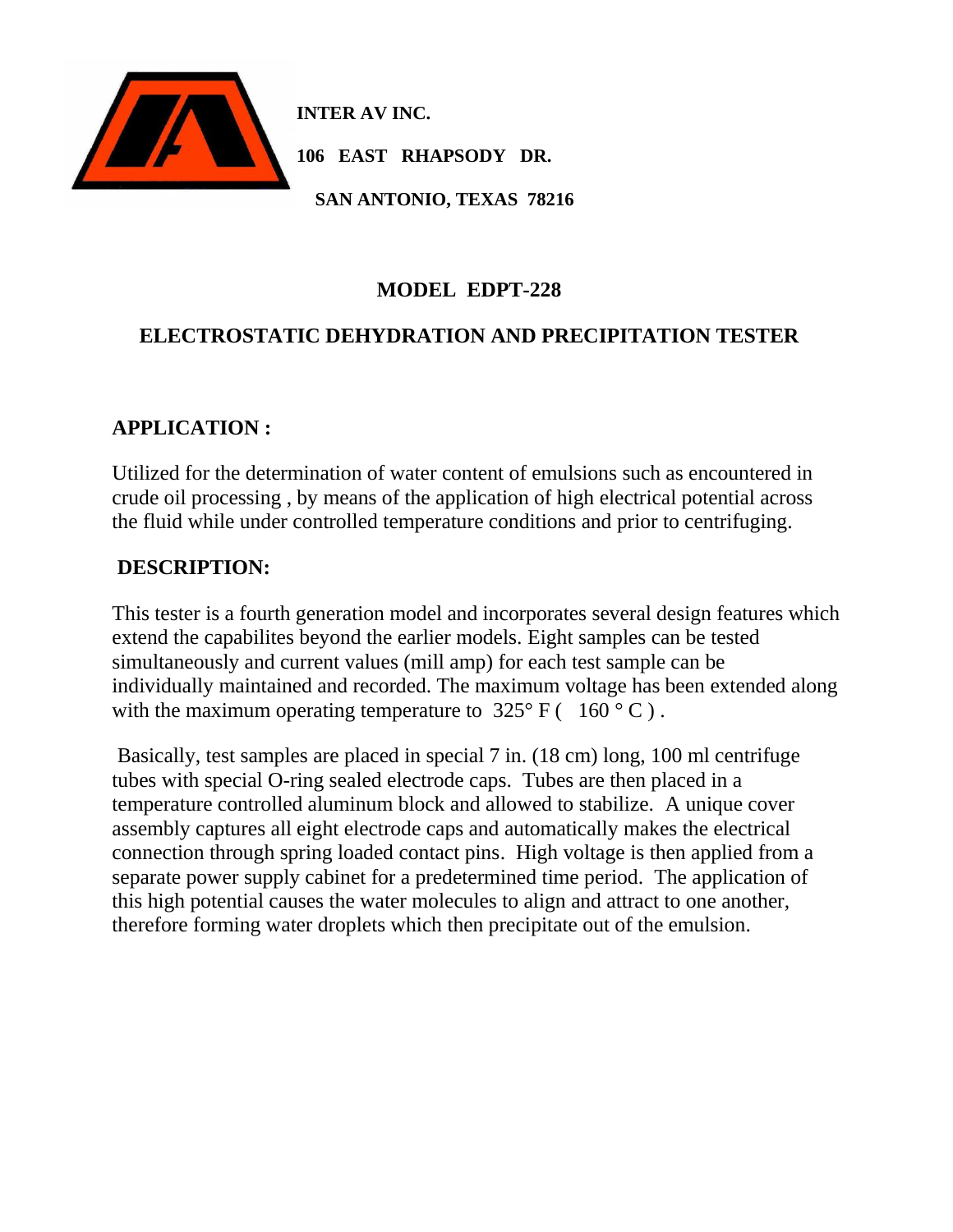Following are the principal features of the subject Tester :

## **Test Cell Cabinet**

- 1. Electrically heated aluminum block with eight precision contoured holes.
- 2. Miniature blower and screened vent openings to supply forced cooling and eliminate fumes.
- 3. Bimetallic over-temperature safety switch for aluminum block.
- 4. High voltage contact assembly cover plate with independent leads for each tube. (eight pairs)
- 5. Eight assemblies of 100 ml centrifuge tubes with heavy duty thread and matching electrode cap assemblies. Circular electrode positioned at 75 ml level and center electrode positioned at 6 ml level.
- 6. Safety switch assures that high voltage can only be applied when contact plate is in place.
- 7. Power requirement is 120 Volts, 8 Amp.

# **Control Cabinet**

- a) Switches. Circuit Breakers and Pilot Lights.
- b) Variable Voltage Control.
- c) Voltmeter, 0-4000 Volt.
- d) Two Ampmeters; one to measure total current , and the other to measure individual current of each cell via selector switch.
- e) Digital Interval Timer for High Voltage Duration.
- f ) Miniature blower to supply forced cooling for cabinet.
- g) Digital Temperature Controller. Displays current Test Cell temperature and Preset Temperature.

## **Power Supply Cabinet**

Qty ( 8 ) High Voltage Transformers with High Voltage Leads to Test Cell Cabinet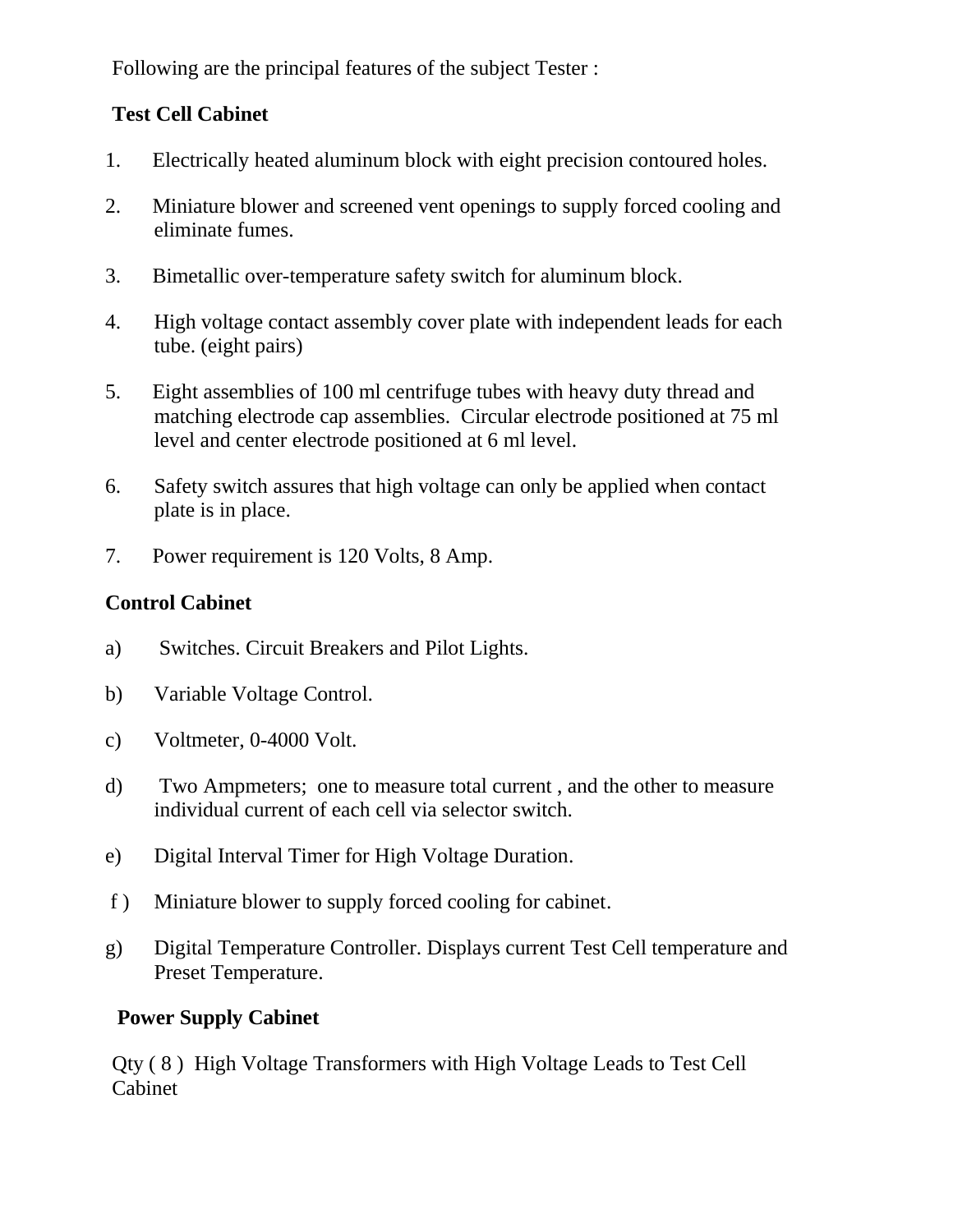### **CAPABILITY:**

| Number of Samples                  |                          |
|------------------------------------|--------------------------|
| <b>Normal Sample Temperatures</b>  | ambient -160 $\degree$ C |
| <b>Maximum Operating Potential</b> | 4,000 Volt               |

#### **INSTALLATION NEEDS:**

| <b>Control Cabinet</b>     | $120$ Volt - 8 Amp. - 50/60 Hz |
|----------------------------|--------------------------------|
| <b>Transformer Cabinet</b> | 120 Volt - 5 Amp. - 50/60 Hz   |

Test Cell Cabinet

23 0 Volt SYSTEM AVAILABLE, Requires separate external step-down transformer.

Requires good and reliable electrical GROUND connections.

### **SIZE & WEIGHT:**

| Control Cabinet,     | 9" tall x 9.5" deep x $18$ " wide, $8.5 \text{ kg}$ .                    |
|----------------------|--------------------------------------------------------------------------|
| Transformer Cabinet, | 10.5" tall x 9.5" deep x 18" wide, 19 kg.                                |
| measured             | Test Cell Cabinet, 10.5" tall x 9.5" deep x 18" wide, 18 kg., shield not |

Net Wt. 46 Kg

#### **SHIPPING:**

Four Volumes

Crated : 23" x 15" x 16"

Gross Wt. : Est. 75 kg